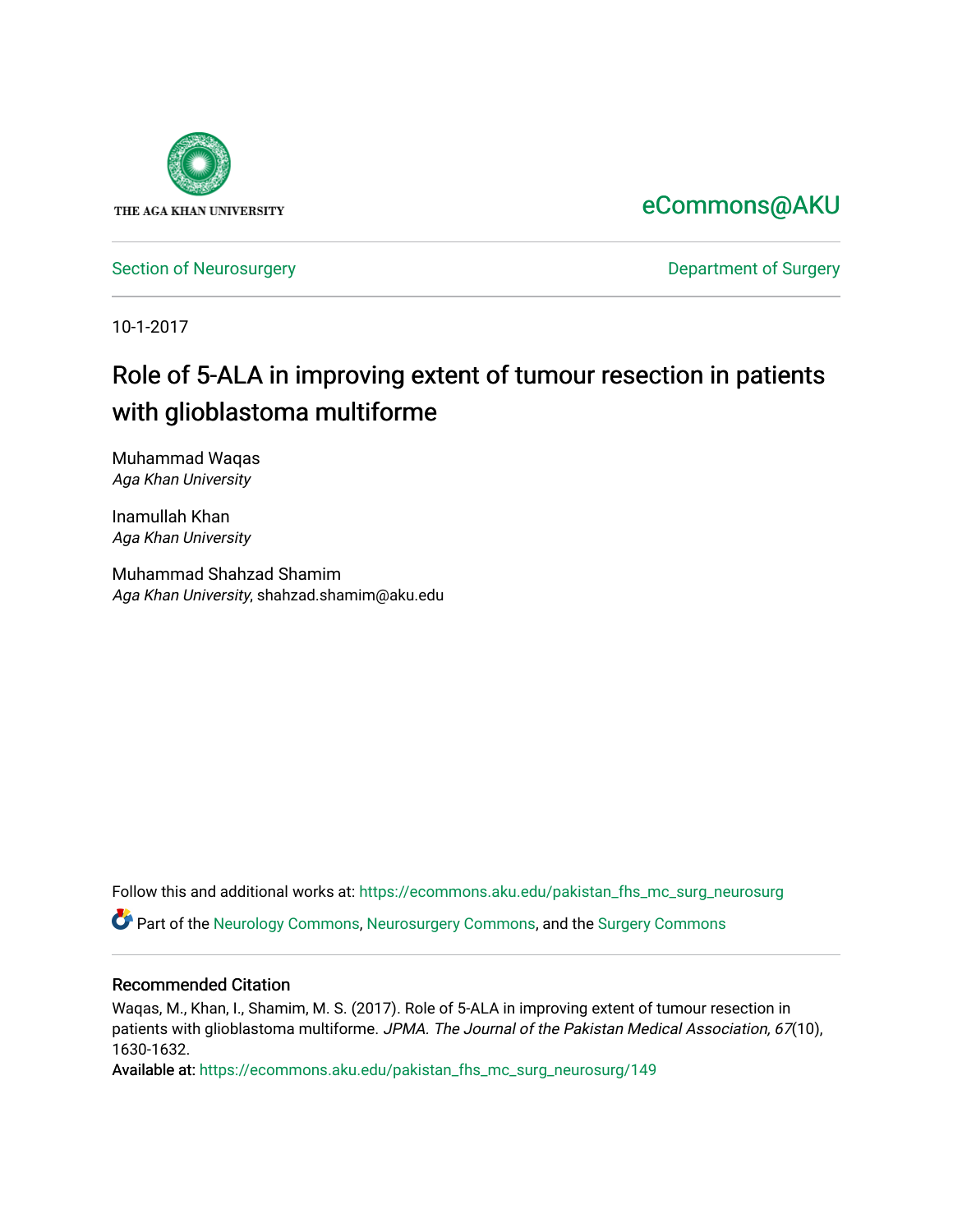

## **Role of 5-ALA in improving extent of tumour resection in patients with Glioblastoma Multiforme**

Muhammad Waqas, Inamullah Khan, Muhammad Shahzad Shamim

### **Abstract**

Goal of surgery for patients with Glioblastoma Multiforme (GBM) is gross total resection with no new neurological deficits. Surgical resection is often restricted due the difficulty in differentiating the tumour from surrounding normal brain using either naked eye, or standard intra-operative white light microscopy. GBM uptakes orally administered 5-ALA becomes fluorescent when viewed by a special light, and this property has been used to improve intra-operative tumour identification. This technique should therefore allow better extent of tumour resection. The hypothesis has been tested through several studies and even though most studies are of low quality, they strongly favour the use of 5- ALA in improving the extent of resection when compared to white light microscopy. A systematic review on the topic had a similar conclusion. Few studies have also hinted on a high false negative rate with the use of this technique.

**Keywords:** Glioblastoma, 5-ALA, Extent of Resection, Overall Survival.

#### **Introduction**

Glioblastoma Multiforme (GBM) is a malignant brain tumour of glial origin that carries a poor prognosis. Despite all the surgical and medical advancement in the treatment of GBM, median survival has not exceeded 15 months, although survival may range between 3 months to 2 years. <sup>1</sup> In some cases of secondary GBM, survival has also been reported for up to 10 years. <sup>2</sup> Surgical approach aimed at gross total resection enhances the efficacy of adjuvant treatment and prolongs the survival in such patients. <sup>3</sup> Nearly 80% of recurrence develop within 2cm of the resection margin. <sup>3</sup> Various modalities have been tried in order to improve extent of tumour resection, including neuronavigation, intra-operative ultrasound, intra-operative MRI (iMRI), awake craniotomy and more recently, 5-aminolevulinic acid (5-ALA) fluorescence guidance.

Aga Khan University Hospital, Karachi,Pakistan. **Correspondence: Muhammad Shahzad Shamim.** Email: shahzad.shamim@aku.edu

5-ALA was approved by the European Medicines Agency (EMA) in 2007, although Food and Drug Administration (FDA) is yet to approve it. It is a biochemical precursor for the heme group and its oral administration leads to its accumulation in glioblastoma cells causing florescence under modified microscopy. <sup>4</sup> This florescence helps the visualization of GBM by the operating surgeon, and its differentiation from normal brain tissue. In this review we look at the use of 5-ALA in procedures aimed at complete resection and effects on improvement in survival compared to conventional surgeries.

#### **Review of Evidence**

We searched PubMed database for articles assessing the use of 5-ALA in enhancing extent of resection for GBM. No limit was set on the date of publication and the review was completed in December 2016. Stummer et al., in his landmark paper published in 2006 reported the first phase III trial for 5-ALA and reported complete tumour resection in 65% patients when 5-ALA assisted margin identification was used, compared with 36% in patients undergoing conventional resection.5 They interpreted that significantly better intra-operative tumour identification, and tumour resection was achieved using 5-ALA fluorescence guidance, especially in contrast enhancing tumours. Six months progression free survival in 5-ALA assisted procedures was reported at 41.0% compared to 21.1% with conventional procedures (p=0.0003).5 In 2008, Stummer et al., also reported that complete resection using intra-operative 5-ALA significantly prolonged survival in patients with GBM. 6

Another multicenter, prospective observational study reported complete resection in 54% of patients with GBM when 5-ALA was used, even though the surgeons found the fluorescence to be suboptimal in 40% of the surgeries. They also observed that complete resection was not affected by patients' characteristics such as age, gender, care center, comorbidities, location or histological grade of the tumour. Their mean progression free survival was 6.9 months, while the overall survival was 14.2 months. The overall or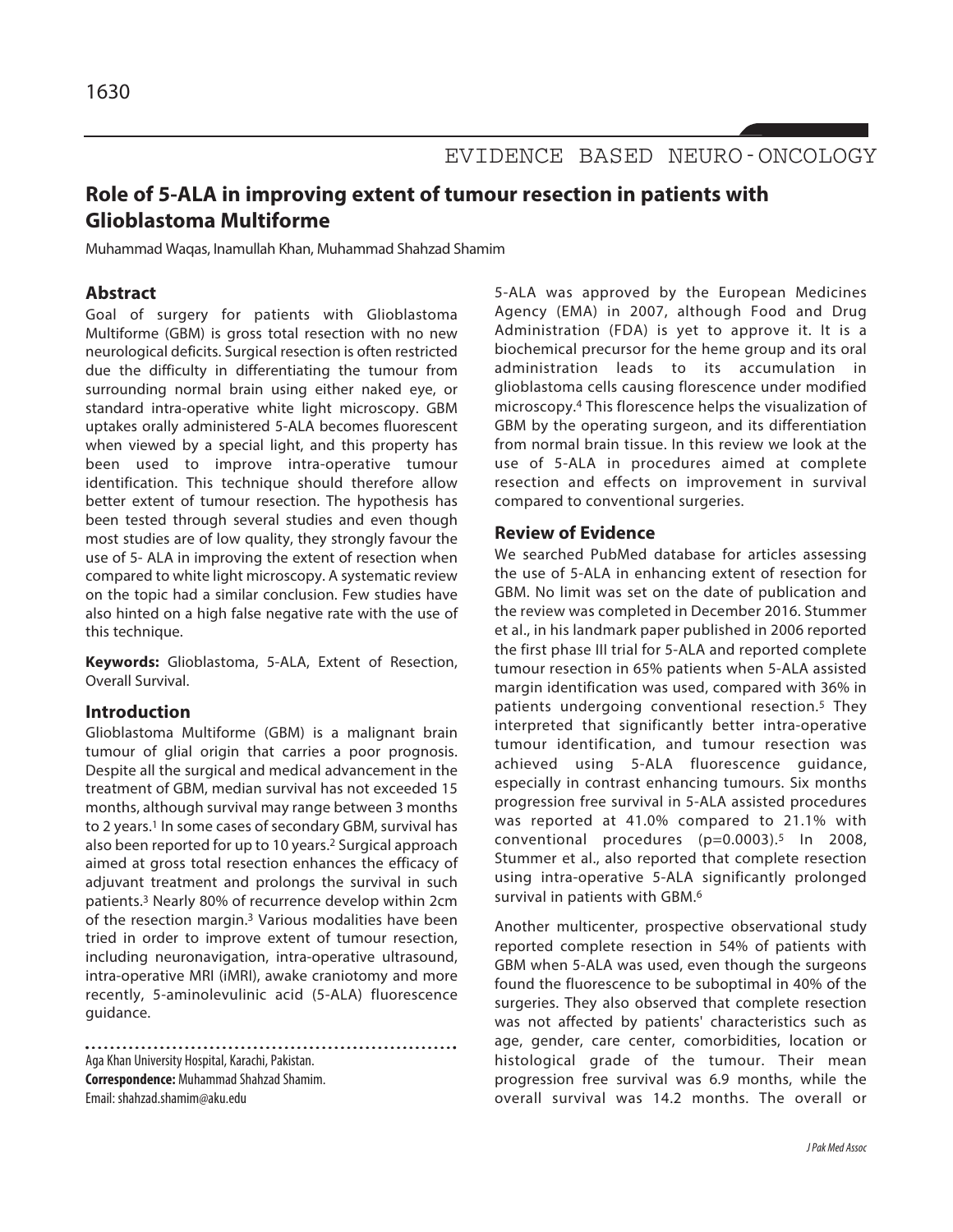

Figure-1: a, b) MRI T1WI pre and post contrast axial images showing a potentially resectable right temporal GBM.

progression free survival had no statistically significant association with the extent of resection. 7

A 2014 study reported the comparison between extent of resection with the help of 5-ALA and neuronavigation guidance. Although 98% tumour resection was achieved in 90% patients, in 43% patients fluorescent defined margins of tumour exceeded the margins identified by neuronavigation leading to more complete resection. The difference in borders was more frequent in recurrent (60%) and larger (57%) tumours. These findings clearly establish the superiority of 5-ALA over standard neuronavigation. 8

Another paper in 2015 combined 5-ALA guidance with iMRI to explore further improvement in extent of resection. The fluorescence correctly identified tumour presence in 96% of the cases, although lack of fluorescence correctly identified the absence of tumour in only 12.5% of the cases. They concluded that addition of iMRI might even further improve extent of resection over using 5-ALA alone. 9

Other papers have also reported better extent of

resection for GBM patients with 5-ALA guidance, which also improves progression free survival. <sup>10</sup> However, the evidence to support improvements in overall survival, remains inconclusive. 11

Regarding safety and adverse effects with the use of 5- ALA, no study reports significant side effects with the therapy. Photosensitivity, a feared side effect is not mentioned by any of the studies, keeping in mind a controlled environment with no direct sunlight and a low lit room environment in the first 24 hours post procedure. <sup>12</sup> An insignificant increase in liver enzymes is reported in the first month post-surgery, but the levels subsequently return to normal. Mild leukocytosis, anaemia and thrombocytopenia may also be noticed with spontaneous recovery. <sup>6</sup> Cost however remains a major concern with 5-ALA use.

#### **Conclusion**

Most of the studies strongly favour the use of 5- ALA in improving the extent of resection when compared to white light intra-operative microscopy. A few studies have also suggested a high false negative rate with the use of this technique.